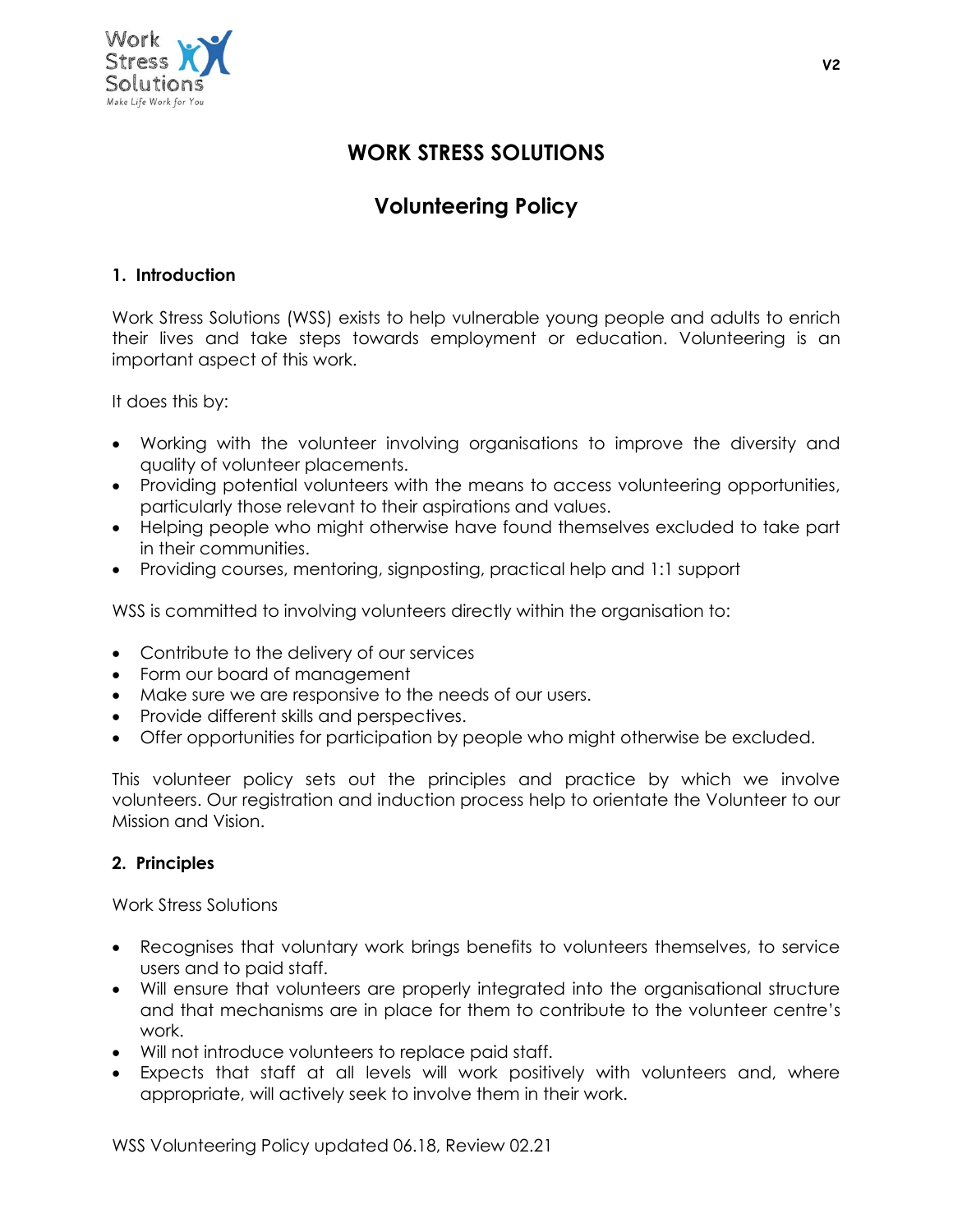

- Recognises that volunteers require satisfying work and personal development and will seek to help volunteers meet these needs, as well as providing the training for them to do their work effectively.
- Will endeavour to identify and cover the costs of involving volunteers.
- Recognises that the management of volunteers requires designated responsibilities within specific posts.
- Will endeavour to involve volunteers from a wide range of backgrounds and abilities and ensure our volunteering opportunities are as accessible as possible

#### **3. Recruitment**

Recruitment of volunteers will generally be from all sections of the community and will be in line with the WSS Equal Opportunities Policy. Positive action in recruitment may be used where appropriate. Clients who have been supported by WSS and where relevant Voluntary Work Experience can be provided will be encouraged to engage.

People interested in becoming volunteers with WSS will be invited for an informal talk with the appropriate contact person. They will be given information including general information about the organisation and specific information on the volunteering opportunity in which they are interested. **All parts of the recruitment process must be completed, and a Volunteer Agreement signed, before the Volunteer commences.**

All volunteers will be asked to complete an application form (VA1) and to supply two references, if applying externally or one if applying internally.

Every volunteer role will undergo a risk assessment, undertaken by the WSS Co-Ordinator. For volunteer roles which involve 'regulated work' such as care giving and/or sustained and direct contact with children or vulnerable adults, WSS has a legal obligation to ensure that volunteers are not barred from working with children or vulnerable groups. If the Volunteer does not have a current DBS certificate or enrolled on the update service, this can be facilitated.

#### 4. Volunteer Agreements and Voluntary Work Outlines

Volunteers will participate in completing a volunteer agreement in collaboration with the WSS Co-Ordinator. This will contain full information about their chosen area of work and a clear idea of their responsibilities and WSS responsibilities to them. The Agreement will also require the endorsement and signature of a Trustee, usually the Chair or Professional Advisor.

#### **5. Induction and Training**

Volunteers will be given induction and training appropriate to the specific tasks to be undertaken.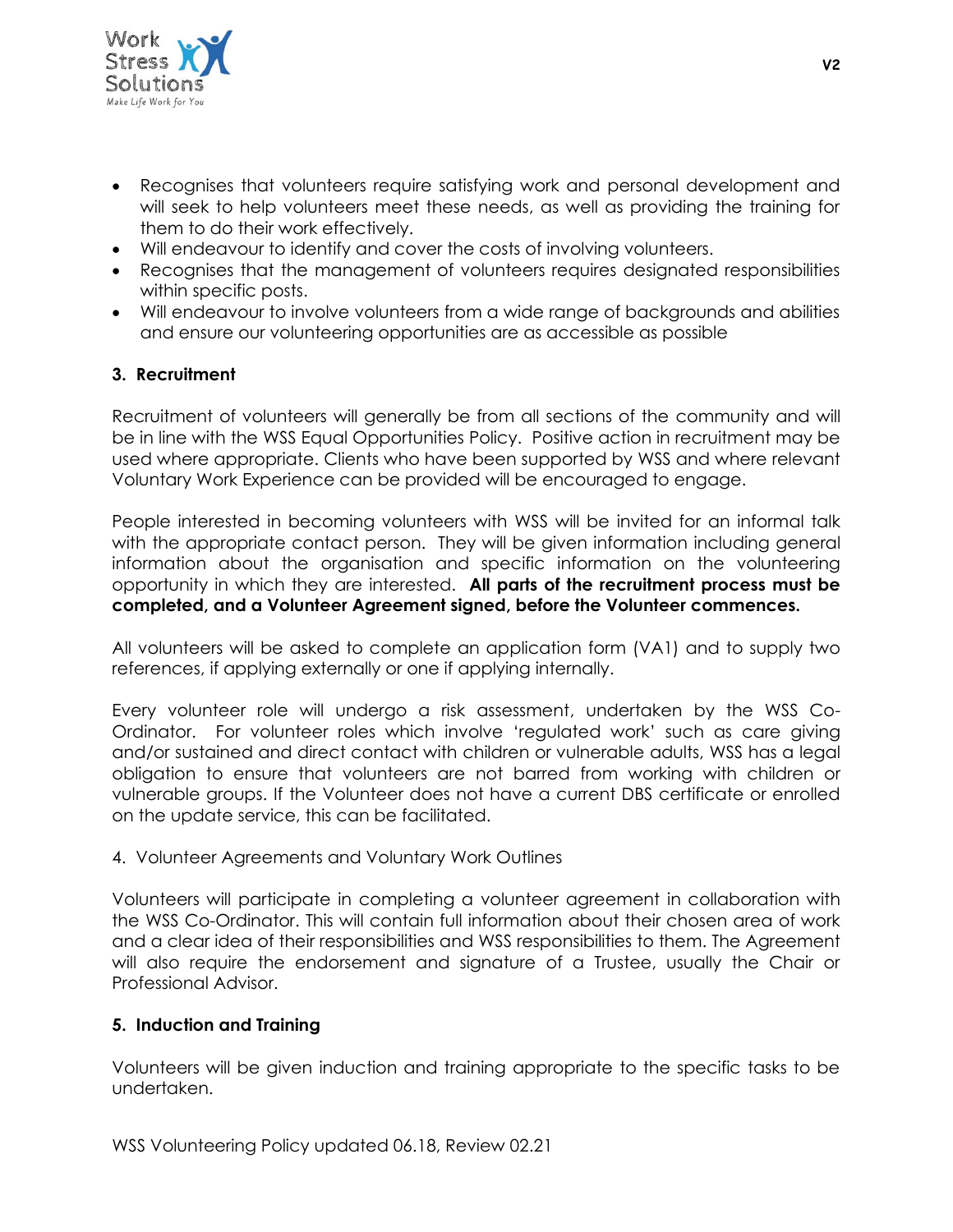

## **6. Support**

Volunteers will be assigned a named contact person (usually the Co-Ordinator) who will provide regular support as required and not less than monthly. Support sessions will provide the opportunity for ongoing dialogue about the development of the volunteering role and any advice and guidance as needed. Where the volunteering role is emotionally demanding these sessions also give volunteers the opportunity to access emotional support from the organisation.

#### **7. The Volunteer's Voice**

Volunteers will be consulted in decisions which affect them. WSS is committed to developing consultation and representational procedures for volunteers.

#### **8. Records**

Minimum details will be kept on volunteers. This will include the registration form, references, placement details, crisis contact, correspondence and any other relevant information in accordance with WSS Compliance and Data Handling policy (May 18). There will also be evaluation and feedback records kept which may be used for research and funding purposes.

#### **9. Expenses**

WSS will ensure that there is a clear and accessible system to enable volunteers to claim out of pocket expenses, if appropriate. Travel expenses will be discussed and agreed at appointment stage and form part of the Volunteer Agreement.

#### **10. Insurance**

Volunteers will be covered by insurance while carrying out agreed duties.

#### **11. Health and Safety**

WSS will take all reasonably practicable steps to ensure the volunteers' health, safety and welfare while at work in accordance with the centre's Health and Safety policy.

#### **12. Equal Opportunities**

Volunteers and staff will work in accordance with WSS equal opportunities policy and will prevent discrimination on any grounds.

#### **13. Problems**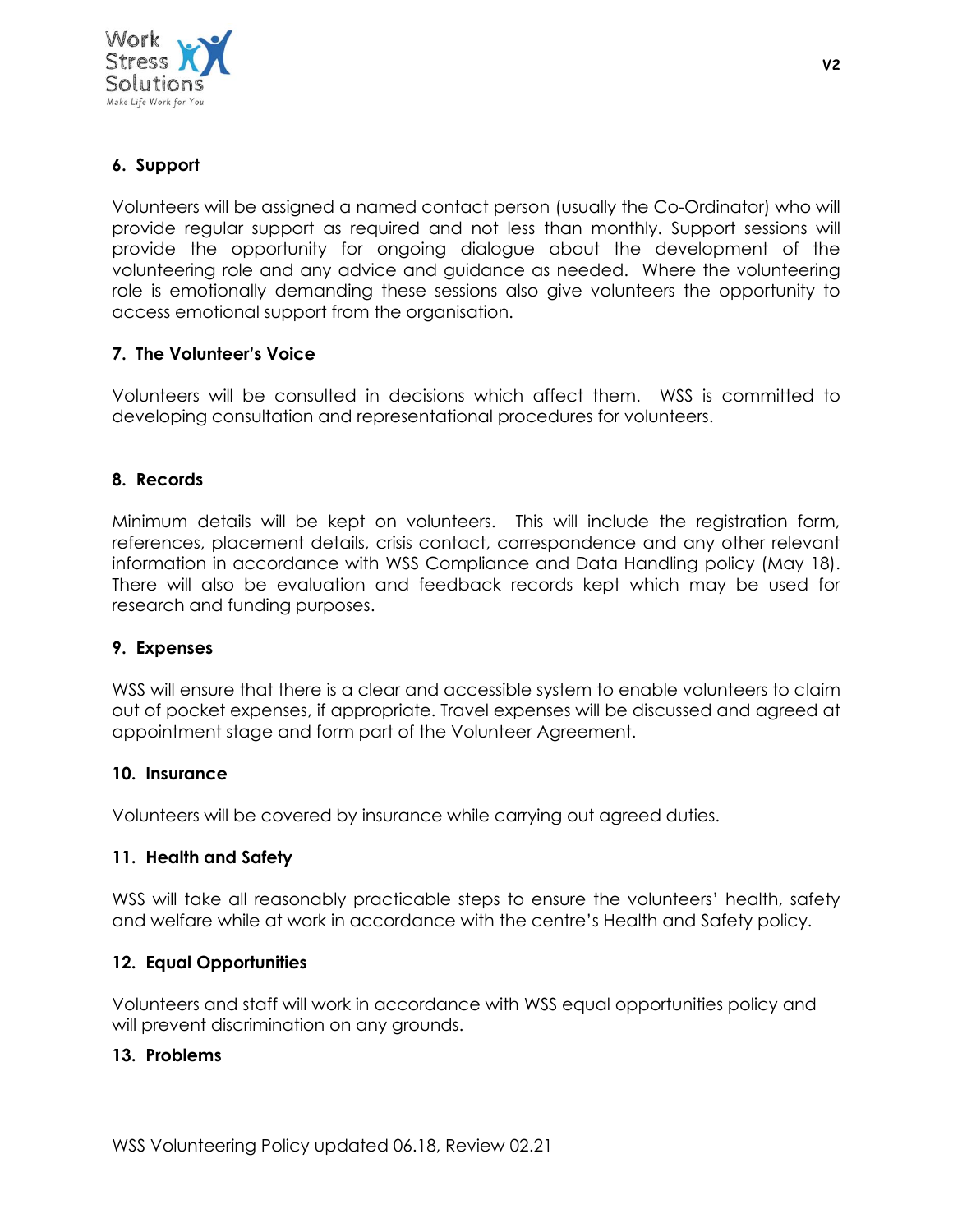

WSS has a policy to help deal with complaints that volunteers may have. In line with this policy volunteers have the right to discuss any concerns they may have with their named contact at any time or refer the matter to a Trustee.

### **14. Endings**

When volunteers move on from their role at WSS they will be asked to provide feedback on the volunteering experience by way of an exit questionnaire. They will also be given the opportunity to discuss their responses to the questionnaire more fully with their Mentor or a member of the board.

On the basis of their voluntary work, volunteers will have the right to request a reference. Volunteers will be supported to move on to other options.

WSS has a complaints policy on how it will deal with any issue regarding a volunteer.

#### **15. Monitoring and Evaluation**

WSS will systematically monitor and evaluate its use of volunteers with reference to this Volunteer Policy.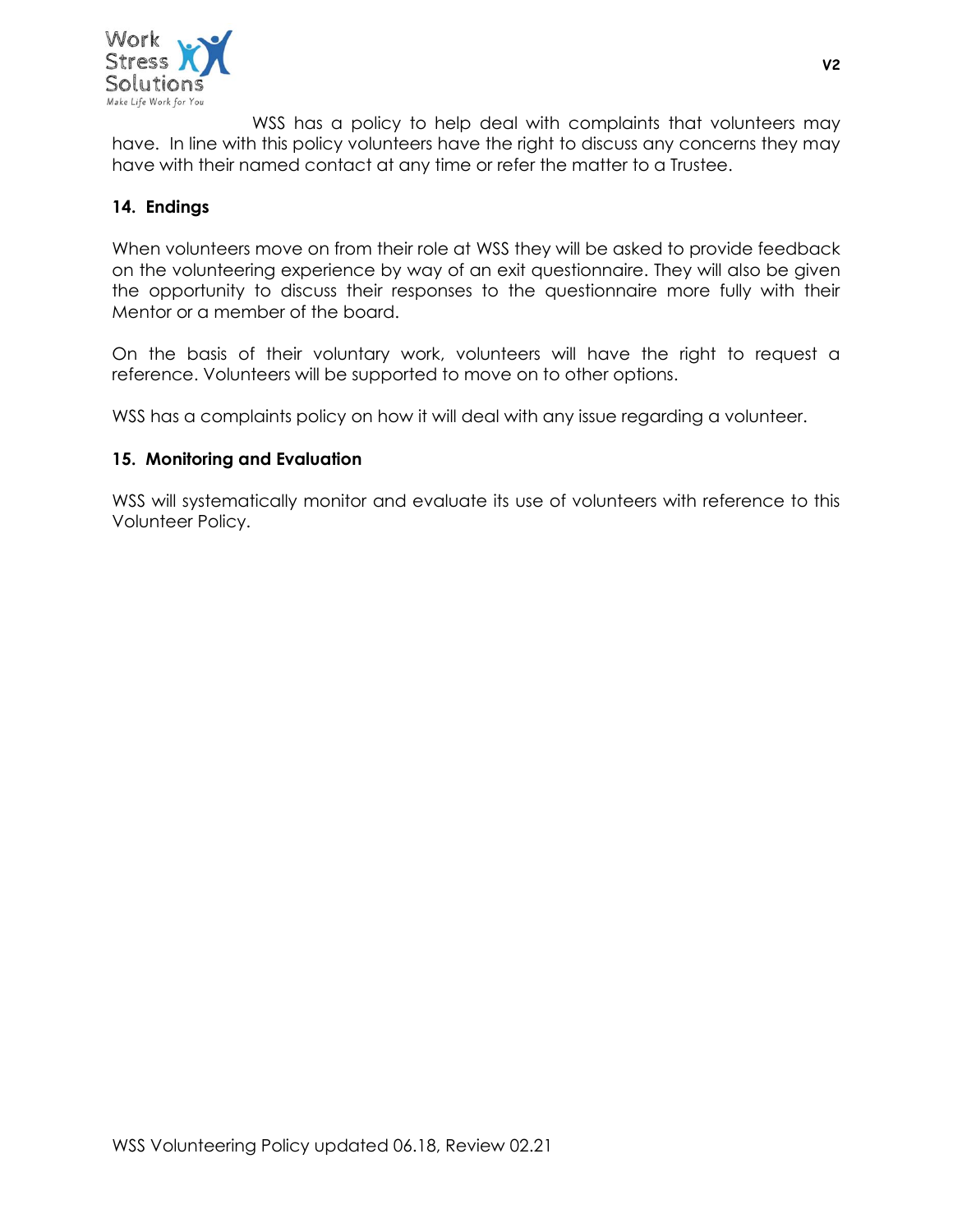

# **Volunteer Agreement**

**Name of Volunteer:**

**Application received and approved (date):**

**Reference received and approved (date):**

**DBS Check (if required) date:**

**Named Contact/ Mentor:**

**Agreed Tasks/ Role:**

**Agreed Expenses: Induction Period and review date:** (Please tick the boxes)

As a Volunteer for Work Stress Solutions, I understand that my primary focus is to support the work of the staff and Trustees in providing the services outlined on the website, in WSS literature, in the WSS Constitution and Articles and to fully embrace the values of the organisation.

I agree to read and adhere to all WSS Policies and Procedures. My attention has been drawn the Policies/Procedures on Equal Opportunities, Health and Safety and Confidentiality.  $\Box$